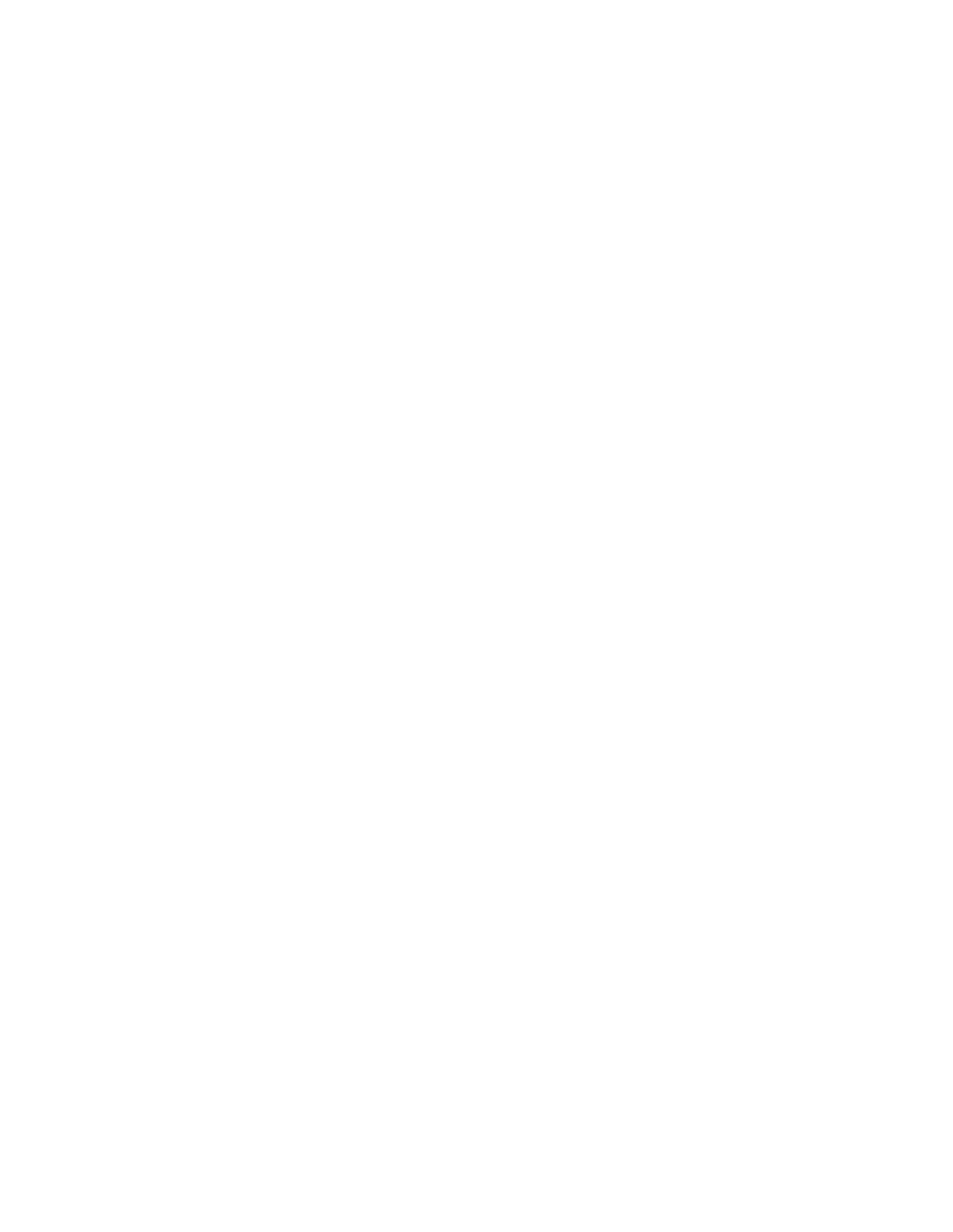#### **Part 1**

#### **Pornography**

#### **§101. Declared to be a Public Nuisance.**

The Borough of Mohnton finds that the crass commercial exploitation of explicitly sexual conduct through the public exhibition of lewd films, and a display and/or sale of lewd publications, and the use of so-called massage parlors and model studios for purposes of lewdness, assignation, or prostitution, constitutes a debasement and distortion of a sensitive key relationship of human existence, central to family life, community welfare and the development of human personality, is indecent and offensive to the senses and to public morals and interferes with the comfortable enjoyment of life and property, in that such interferes with the interests of the public and the quality of life in total community environment, the tone of commerce in the Borough of Mohnton, property values, and the public safety; and that the continued operation of such activities is detrimental to the best health, safety, convenience, good morals and general welfare of the Borough and of the residents, citizens, inhabitants and businesses thereof. The Borough hereby declares such activities to be a public nuisance, and herein establishes procedures for the abatement thereof and penalties for such activities. This Part 1 shall apply to existing establishments which are presently engaged in the type of activity herein declared to be a public nuisance. (Ord. 450, 4/10/1985, §1)

#### **§102. Definitions.**

 MASSAGE — any method of pressure on or friction against or stroking, kneading, rubbing, tapping, pounding, vibrating, or stimulation of the external parts of the human body with the hands or with the aid of any mechanical electrical apparatus or appliances with or without such supplementary aids as rubbing alcohol, liniments, antiseptics, oils, powder, creams, lotions, ointment, or other such similar preparations commonly used in the practice of massage, under such circumstances that it is reasonably expected the person to whom the treatment is provided or some third person on his or her behalf will pay money or give any other consideration or any gratuity therefore.

 MASSAGE PARLOR — any establishment having a source of income or compensation derived from the practice of massage in which has a fixed place of business where any person, firm, association or corporation engages in or carries on the practice of massage.

 NUDITY — the showing of the human male or female genitals, pubic area, or buttocks with less than a fully opaque covering of any portions thereof below the top of the nipple, or the depiction of covered male genitals in a discernibly turgid state.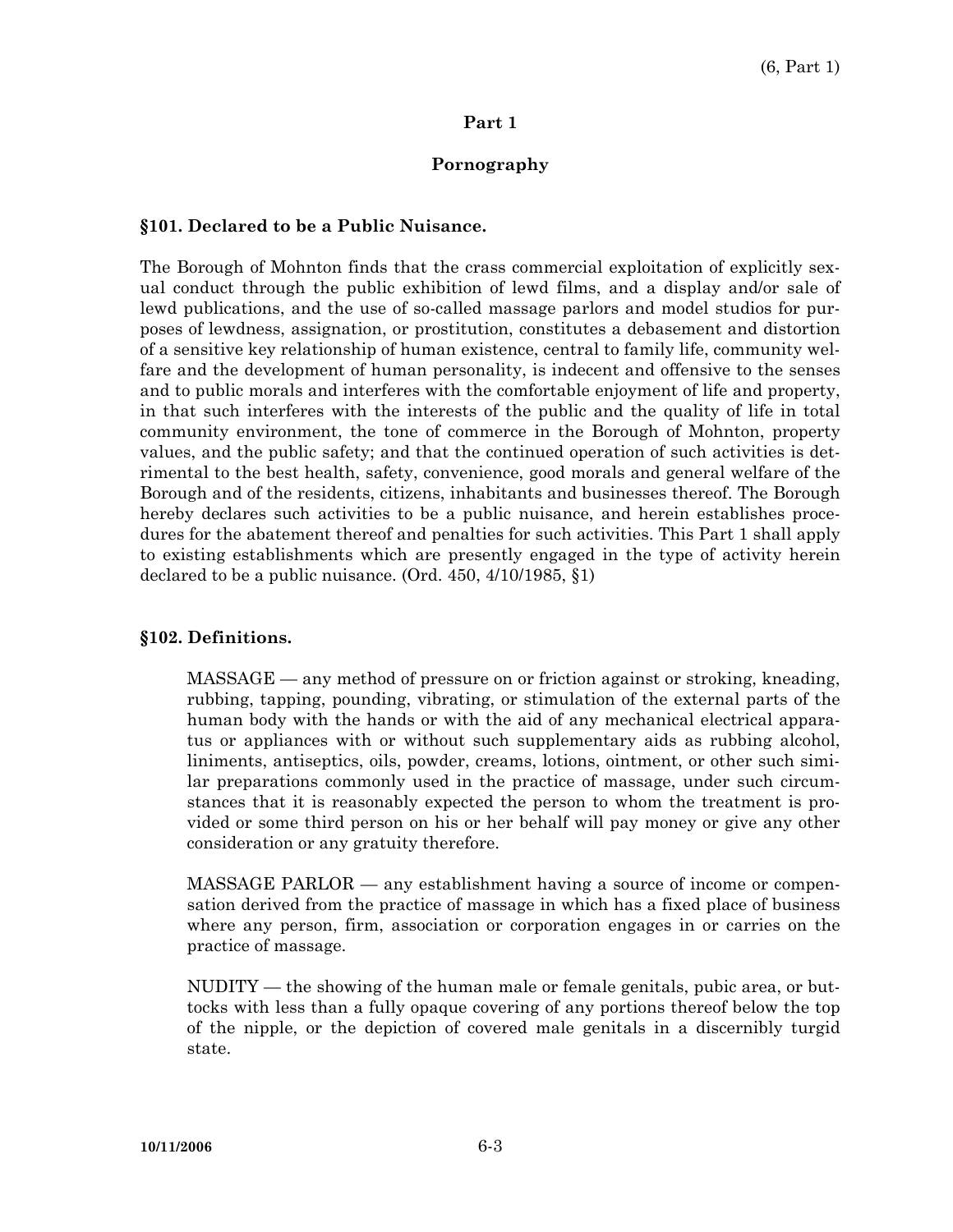OBSCENE MATERIALS — any literature, book, magazine, pamphlet, newspaper, story paper, paper, comic book, writing, drawing, photograph, figure, image, article instrument, or any other written or printed matter which

- A. depicts or describes in a patently offensive manner sexual conduct, sexual excitement or sadomasochistic abuse of (in the case of article or instruments) is designed or intended for use in achieving artificial sexual stimulation;
- B. would be found by the average person, taken as a whole, and applying the contemporary community standards of the Commonwealth of Pennsylvania, to appeal to the prurient interests; and
- C. taken as a whole, lacks serious and bona fide educational, literary, artistic, political or scientific value.

PATENTLY OFFENSIVE — so offensive on its face as to affront current standards of decency, and shall be deemed to include any forms of sexual conduct described in this §102, if they are depicted so as to affront current standards of decency.

 PERSON — any person, partnership, corporation or association who commits or who knowingly acts so as to cause or commit a violation of this Part 1, or any owner, tenant or occupant of any premises or property who knowingly permits or allows a violation of this Part 1.

 SADOMASOCHISTIC ABUSE — flagellation or torture by or upon a person who is nude or clad in undergarments, a mask or bizarre costume, or the condition of being fettered, bound or otherwise physically restrained on the part of one so clothed.

SALE –

- A. Any sale, distribution, lease, barter, bailment or trade;
- B. Solicitation to sell, lease, distribute, barter, bail or trade;
- C. The display of material or showing of movies for profit.

SEXUAL CONDUCT –

- A. Any act of sexual intercourse, normal or perverted, actual or simulated, real or animated, including genital-genital, anal-genital or oral-genital intercourse, whether between human beings or between a human being and an animal;
- B. Sadomasochistic abuse;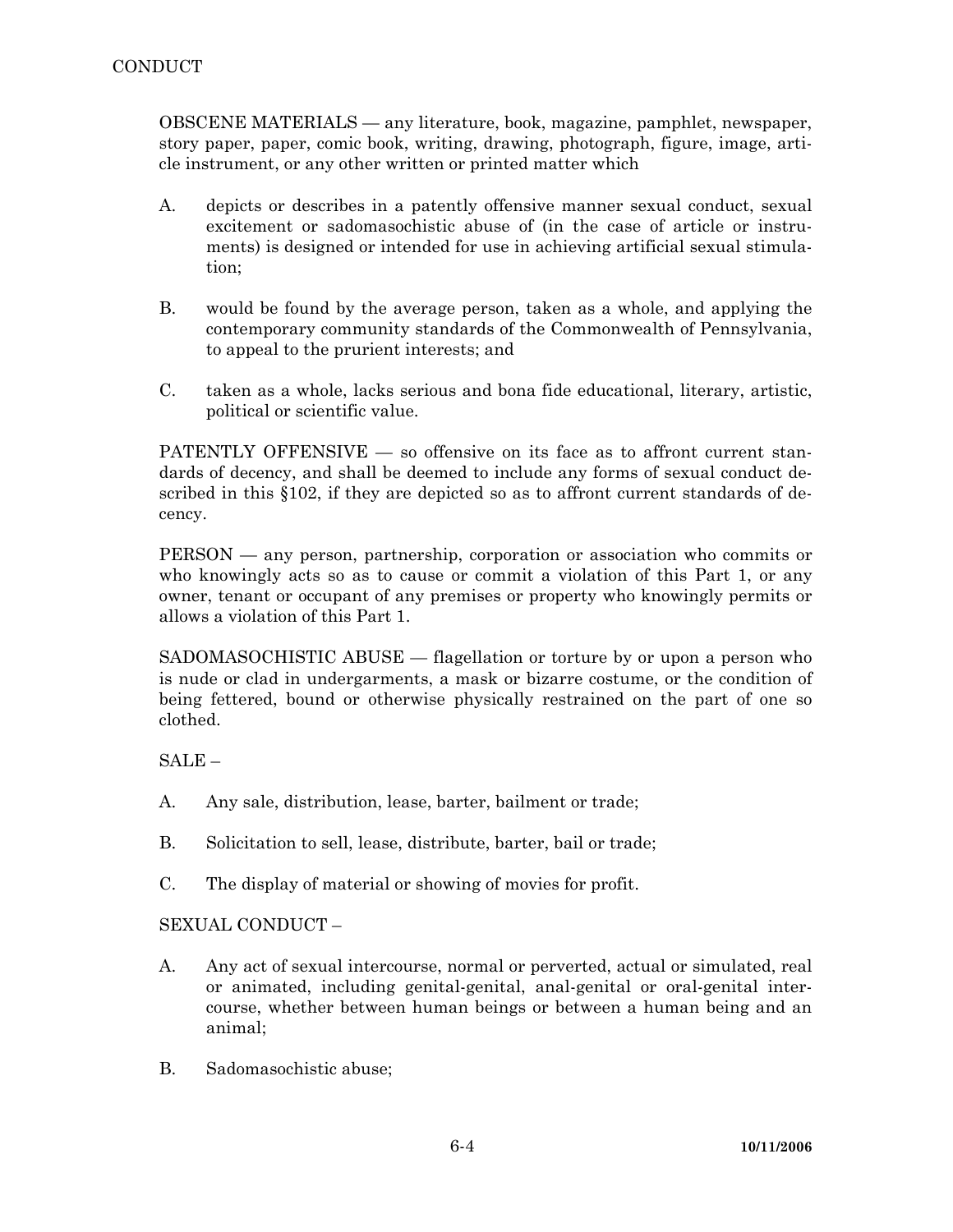- C. Masturbation, excretory functions, and lewd exhibitions of the genitals, including any explicit close-up representation of a human genital organ or spread eagle exposure of female genital organs;
- D. Physical contact or simulated physical contact with the clothed or naked pubic area of buttocks of a human male or female of the breasts of the female, whether along or between members of the same or opposite sex, or between humans or animals in an act of apparent sexual stimulation or gratification;
- E. A device designed and marketable as useful primarily for its stimulation of the human genital organs;
- F. Male or female genitals in a discernibly turgid state; and
- G. Fellatio, cunnilingus, anal sodomy, seminal ejaculation, or any excretory function.

 SEXUAL EXCITEMENT — the condition of human male or female genitalia when in a state of sexual stimulation or arousal.

(Ord. 450, 4/10/1985, §2)

#### **§103. Prohibited Businesses.**

The following businesses or business activity shall be declared to be prohibited as a public nuisance throughout the Borough of Mohnton.

- 1. The operation of a business which has obscene or explicit sexual materials as herein defined as a substantial or significant portion of its stock in trade or which exhibits motion picture shows, live performances or any other presentation which, in whole or in part, depict nudity, sexual excitement, sexual conduct, or sadomasochistic abuse;
- 2. The operation of any massage parlor in which any of the following activities are carried on:
	- A. The treatment of any person of the opposite sex, except upon the signed order of a licensed physician, osteopath, chiropractor, or registered physical therapist, which order shall be dated and shall specifically state the number of treatments, not to exceed 10. The date and hour of each treatment given and the name of the operator shall be entered on such order by the establishment where such treatments are given and shall be given to inspection by police. The requirements of this provision shall not apply to treatments given in the residence of a patient, the office of licensed physician, osteopath, or registered physical therapist, chiropractor, or in a regularly established and licensed hospital or sanitarium;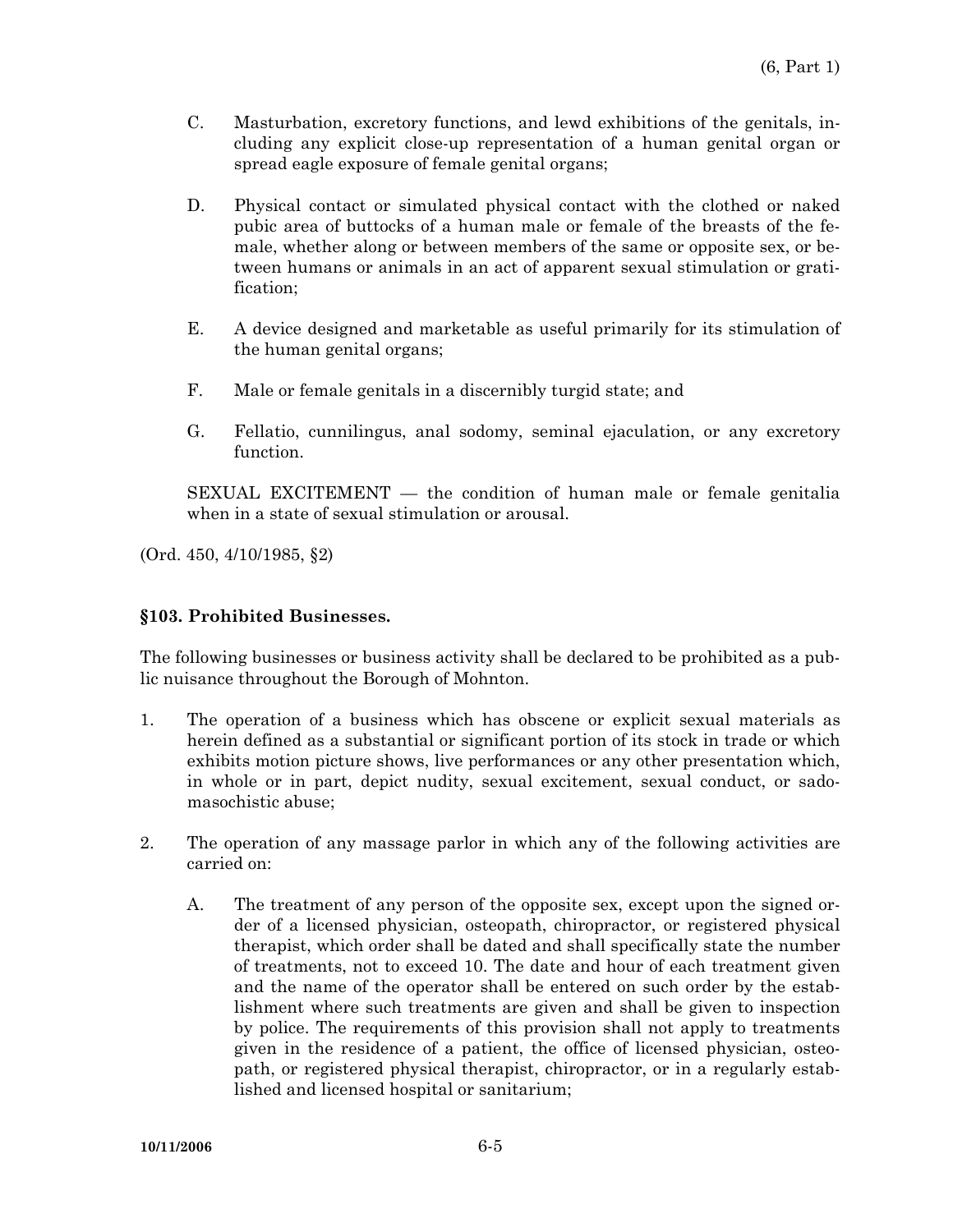- B. The massage, of or physical contact with, the sexual or genital parts of a person by any other person. Sexual or genital parts of a person by any other person. Sexual or genital parts shall include genitals, public area, buttocks, anus or perineum of any person, or the vulva or breasts of a female; and
- C. The failure to conceal with a fully opaque covering the sexual or genital parts of the body of any person.
- 3. Any adult business, activity or use similar to or of the same general nature as certain of the uses listed above. This paragraph shall include but shall not be limited to, rap centers, nude wrestling studios, sensitivity centers, and escort bureaus.

(Ord. 450, 4/10/1985, §3)

## **§104. Injunction.**

In the event any person or business should violate or act with intent to violate any provision of this Part 1, the Solicitor for the Borough of Mohnton may institute legal proceedings seeking declaratory judgment that the violations complained of are public nuisances and requesting an injunction from the Court restraining said violation or violations. Said injunction may provide for the restraint of possession or public exhibition of lewd motion picture films and/or lewd publications, lewdness, assignation or prostitution, forfeiture of said films and publications, judgments for costs expended and such other relief as the Court may deem proper and/or necessary. Any defendant named in an action commenced under this §104 shall receive written notice and shall have the right to a hearing prior to the issuance of an injunction. The Court shall, when practicable, hold a hearing within three days after demand by the Solicitor for the Borough of Mohnton. A written memorandum supporting the decree shall be filed. (Ord. 450, 4/10/1985, §4)

## **§105. Penalty.**

Any person or entity who shall violate any provision of this Part 1 or who shall fail to comply therewith, shall be guilty of a summary offense, and upon conviction before the Court of Common Pleas of Berks County, will be sentenced for each violation to pay a fine of not more than \$300 and costs of prosecution, and/or be sentenced to a term of imprisonment not to exceed 90 days. The sale of each individual piece of pornographic material shall constitute a separate offense punishable by a like fine or penalty. (Ord. 450, 4/10/1985, §5; as amended by Ord. 478, 8/10/1988)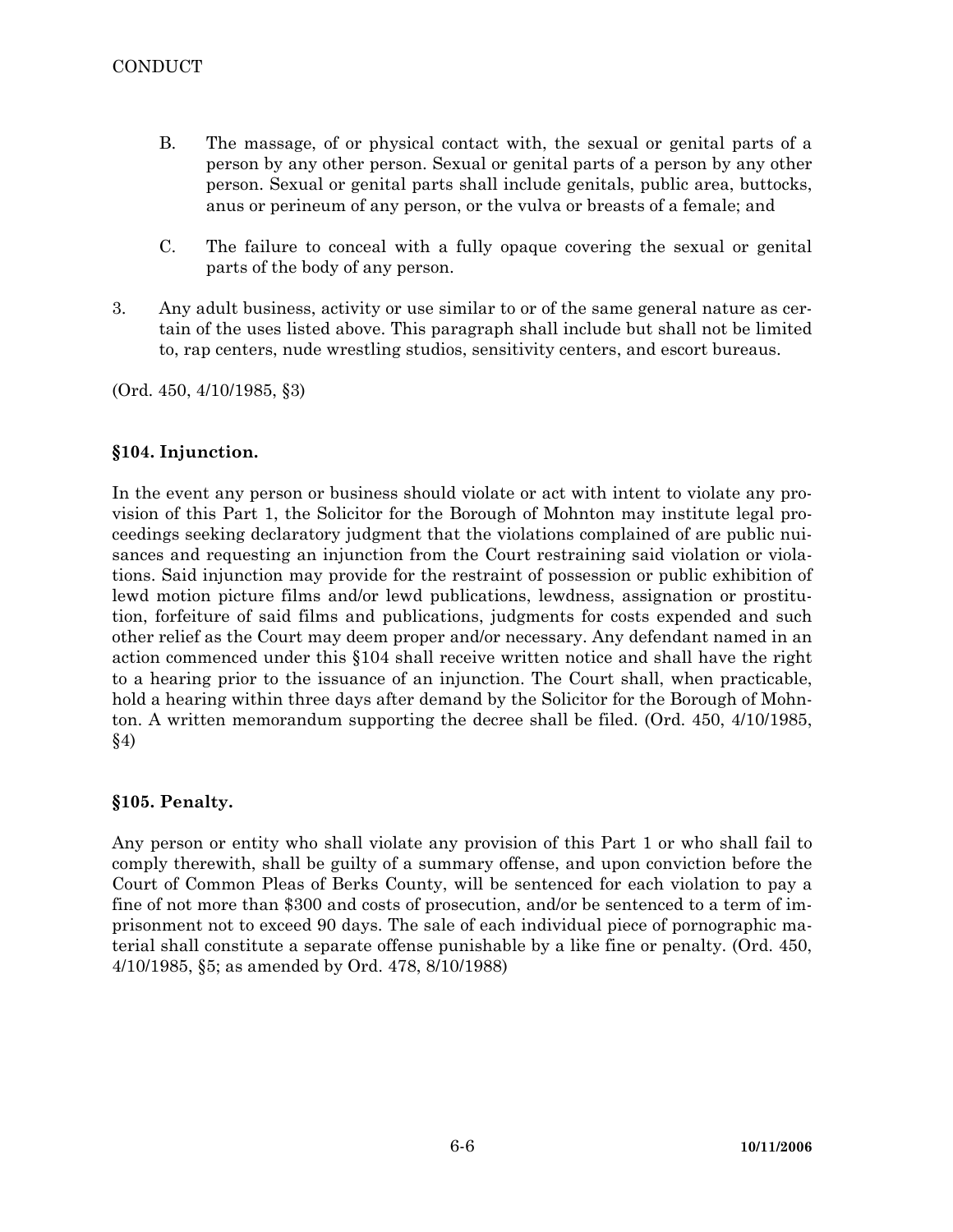## **Part 2**

# **Curfew**

#### **§201. Curfew Hours.**

It shall be unlawful for boys and girls under 18 years of age, such persons being defined for purposes of this Part as a "child" or "children," to be or remain in or upon the streets (which includes the area located between the building lines as set forth on the topographical survey of the Borough of Mohnton), alleys, parks or public places in the Borough of Mohnton at night after the hour 10:00 p.m., prevailing time until 6:00 a.m., prevailing time, the following morning, unless such child is accompanied by his or her parent, guardian or other person having the legal care or custody of such child. (Ord. 161, 3/15/1954, §1; as amended by Ord. 307, 7/21/1969, §1; by Ord. 308, 7/21/1969, §1; by Ord. 361, 11/10/1976, §1; by Ord. 362, 11/10/1976, §1; and by Ord. 657, 2/17/2003, §1)

## **§202. Unlawful Presence after Prohibited Times.**

It is hereby made unlawful for any child, children, parent, guardian, or any other person to violate any of the posted rules and regulations adopted by the Borough in connection with the authorized use of any parks or public places in the Borough of Mohnton. (Ord. 161, 3/15/1954, §2; as amended by Ord. 308, 7/21/1969, §2; and by Ord. 361, 11/10/1976, §2)

## **§203. Penalties.**

Any person in violation of any provisions of this Part 2 shall, upon conviction thereof, be forced to pay a fine of not less than \$10 nor more than \$300, plus costs of a prosecution or in failure thereof, to be imprisoned in the County jail for a period not to exceed 90 days; and in the case of a minor, said parent, guardian or person having legal care or custody of said minor who shall allow said minor to violate any of the provisions of this Part 2, shall likewise upon conviction thereof, be similarly sentenced. (Ord. 161, 3/15/1954, §3; as amended by Ord. 308, 7/21/1969, §2; and by Ord. 361, 11/10/1976, §3; and by Ord. 362, 11/10/1976, §2; as amended by Ord. 478, 8/10/1988)

## **§204. Violations.**

Any child who shall violate this Part 2 more than three times shall be reported to the Juvenile Probation Officers of Berks County and such proceedings shall be initiated in the Court of Common Pleas of Berks County exercising jurisdiction as the Juvenile Court as may be deemed necessary by said Juvenile Probation Officers or by any citizen who is a resident of Berks County, and the parent, guardian or person having the legal care or custody of said child shall likewise be reported to said juvenile Probation Officers and a like procedure followed as in the case of said child. (Ord. 161, 3/15/1954, §4)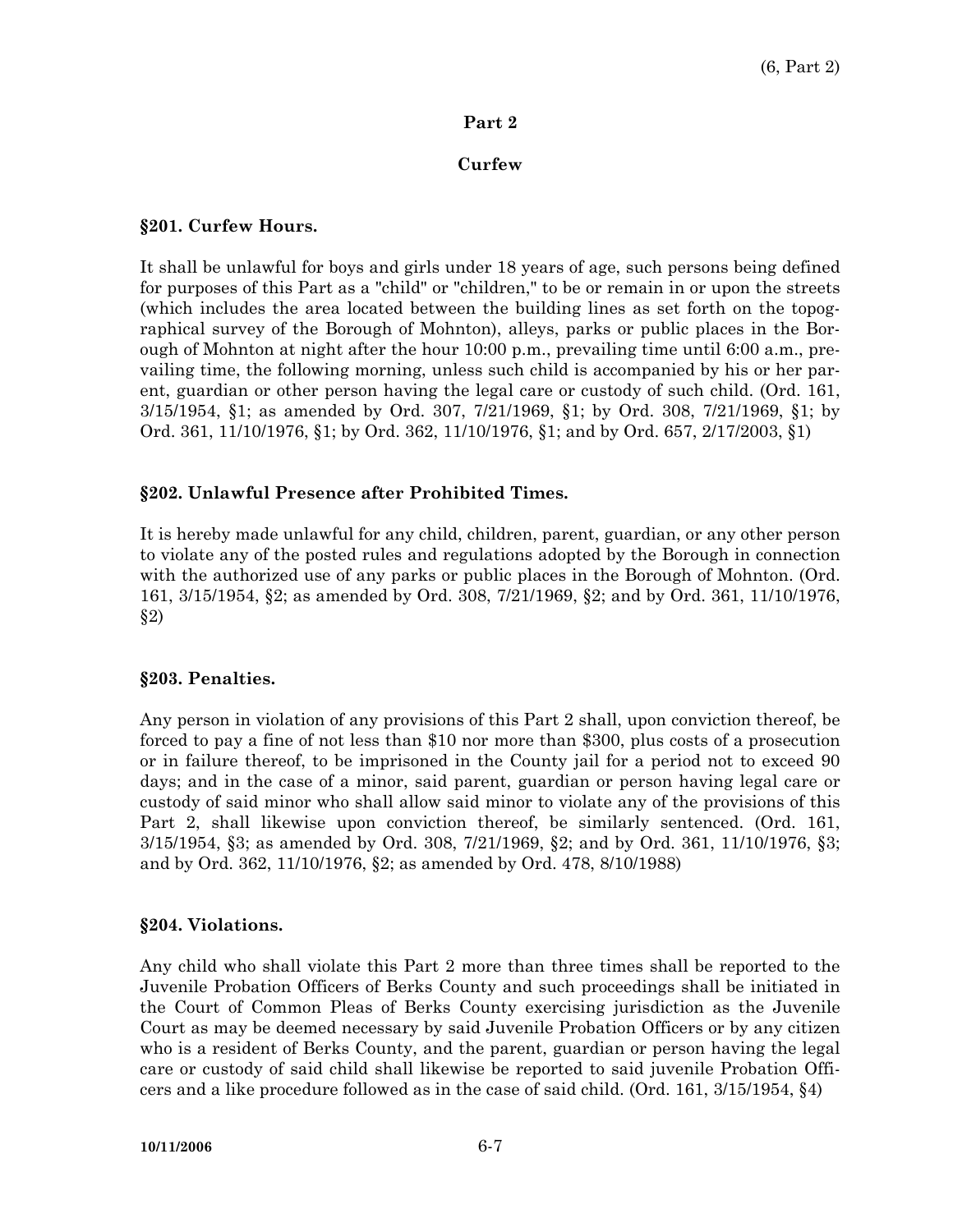# **§205. Age and Proof Thereof.**

The Police Officers of the Borough, in taking children into custody, shall use their discretion in determining age, and in doubtful cases may require positive proof, and until such proof is furnished, the officer's judgment shall prevail. (Ord. 161, 3/15/1954, §5)

#### **§206. Variances.**

The Mayor and the Borough Council shall have the power to vary the curfew hours during special events. (Ord. 478, 8/10/1988)